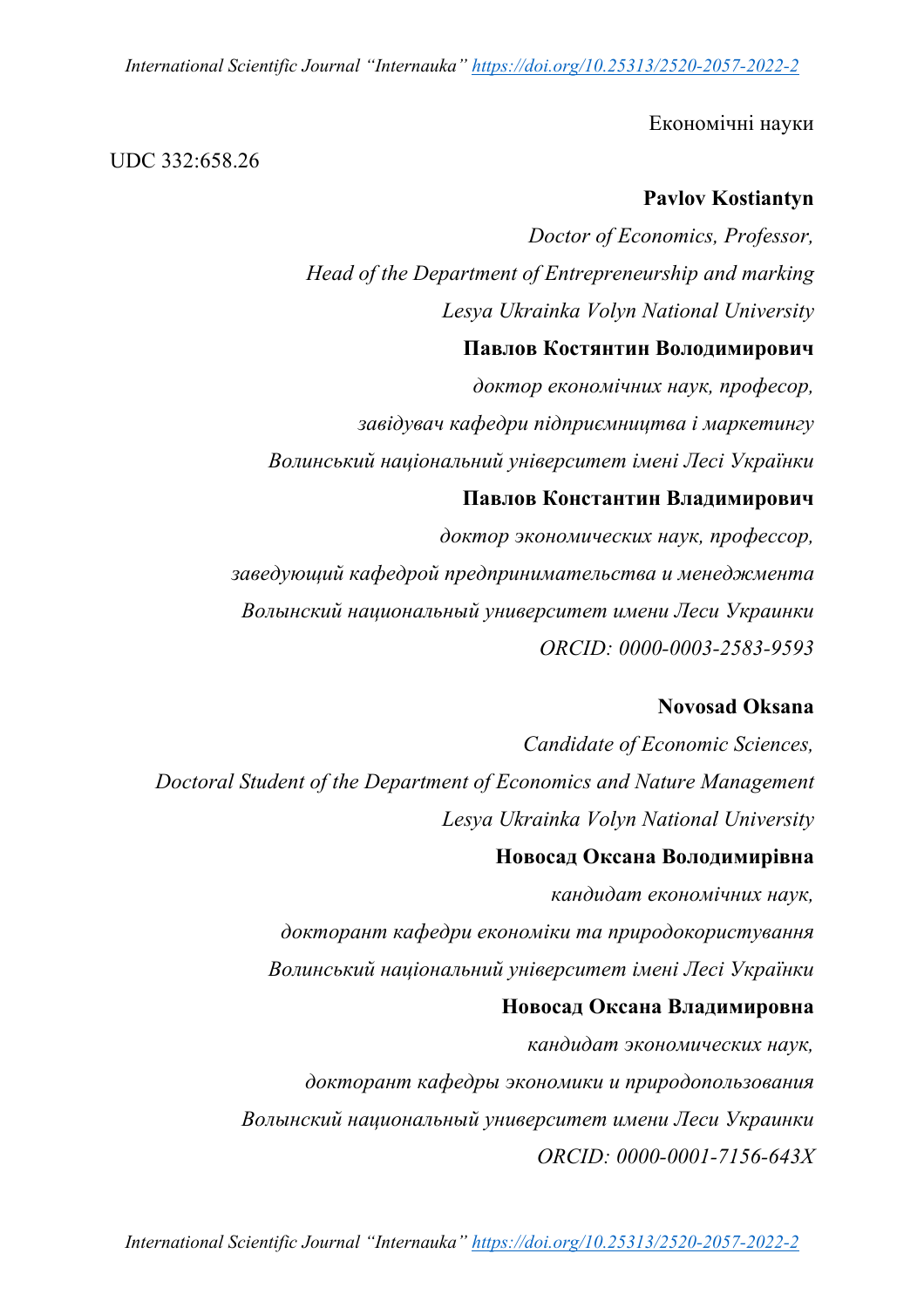*International Scientific Journal "Internauka" https://doi.org/10.25313/2520-2057-2022-2*

## **Buryk Yuriy**

*Student of the Department of Economics and Nature Management Lesya Ukrainka Volyn National University*

### **Бурик Юрій Ростиславович**

*студент кафедри економіки та природокористування Волинського національного університету імені Лесі Українки*

# **Бурык Юрий Ростиславович**

*студент кафедры экономики и природопользования Волынского национального университета имени Леси Украинки*

## **Danyliuk Mykola**

*Student of the Department of Economics and Nature Management Lesya Ukrainka Volyn National University*

#### **Данилюк Микола Леонідович**

*студент кафедри економіки та природокористування Волинського національного університету імені Лесі Українки*

# **Данилюк Николай Леонидович**

*студент кафедры экономики и природопользования Волынского национального университета имени Леси Украинки*

# **ENERGY SAVING TECHNOLOGIES IN HIGHER EDUCATION INSTITUTIONS OF UKRAINE ЕНЕРГООЩАДНІ ТЕХНОЛОГІЇ В ЗАКЛАДАХ ВИЩОЇ ОСВІТИ УКРАЇНИ ЭНЕРГОСБЕРЕГАЮЩИЕ ТЕХНОЛОГИИ В ЗАВЕДЕНИЯХ ВЫСШЕГО ОБРАЗОВАНИЯ УКРАИНЫ**

*Summary. The peculiarities of the main tendencies of development of the state energy policy of Ukraine are considered, namely: ensuring sustainable development of the country and formation of energy efficient consciousness of* 

*International Scientific Journal "Internauka" https://doi.org/10.25313/2520-2057-2022-2*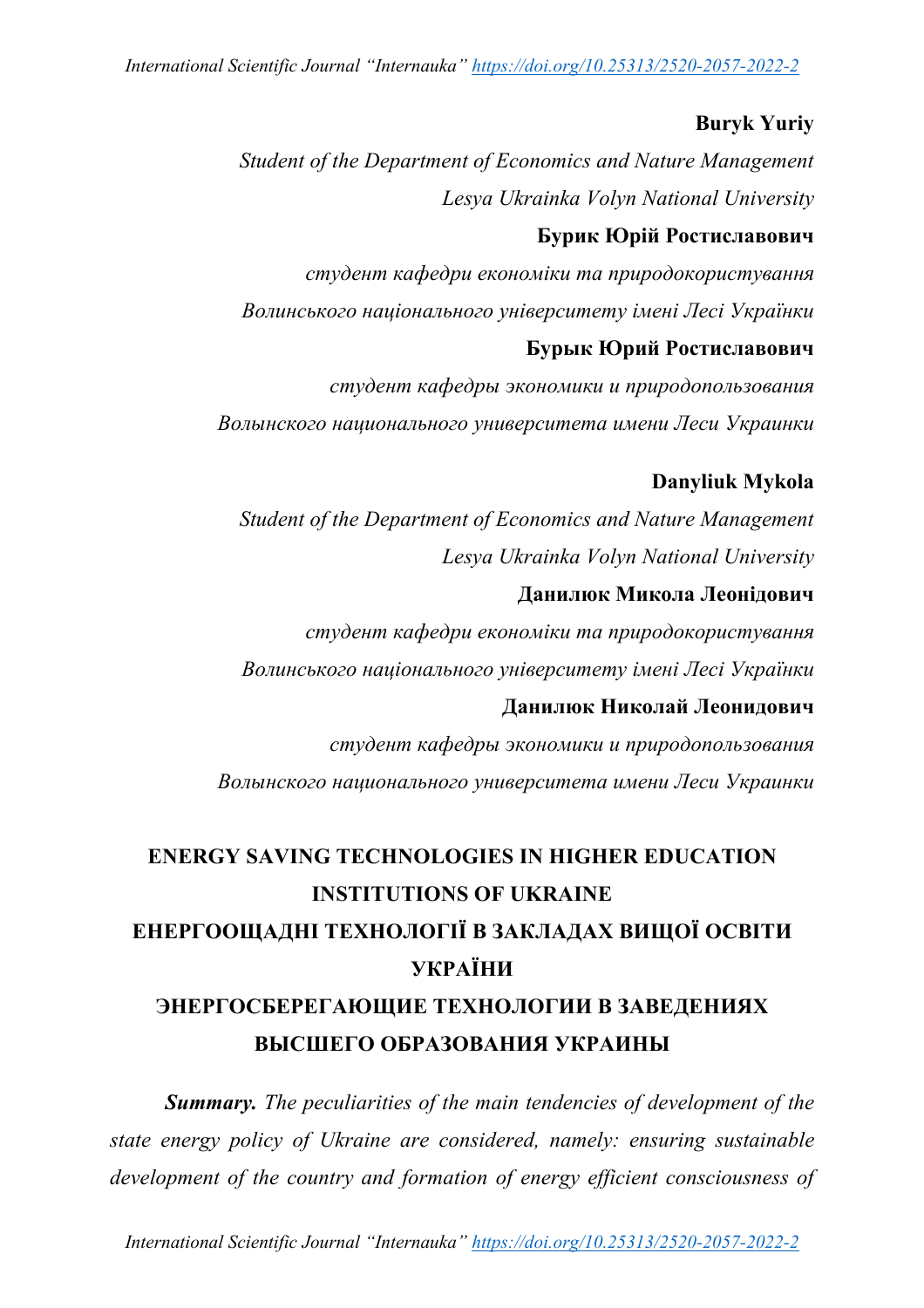*citizens through active application of energy efficiency measures in higher educational institutions, use of energy saving technologies and decentralization strategies. The effectiveness of energy balance optimization is determined and energy savings are stimulated by applying the main measures of energy saving in the activities of higher education institutions, while minimizing energy losses to the environment and the cost of economic resources for energy. The consumption of different types of energy is analyzed. Energy-saving measures are distinguished, depending on the stage of work with energy, they are used: energysaving measures in energy production, energy-saving measures in energy conversion, energy-saving measures in energy transportation, energy-saving measures in energy consumption. Proposals are provided on the directions of resolving the existing contradictions in the implementation of the state energy policy of Ukraine.*

*Key words: energy, fuel and energy resources, rational distribution of fuel and energy resources, energy saving policy, energy saving, energy saving technologies.*

*Анотація. Розглядаються особливості головних тенденцій розвитку державної енергетичної політики України, а саме: забезпечення сталого розвитку країни і формування енергоефективної свідомості у громадян за рахунок активного застосування заходів щодо підвищення рівня енергоефективності у вищих навчальних закладах, використання енергоощадних технологій і стратегії децентралізації. Визначається результативність оптимізації енергетичного балансу і стимулюється енергозаощадження, шляхом застосування у діяльності вищих навчальних закладів основних заходів економії енергетики, мінімізуючи при цьому втрати енергії у навколишнє середовище і витрати економічних ресурсів на енергетику. Аналізується споживання різних видів енергетики. Виокремлюються енергозберігаючі заходи , залежно від того, на якому*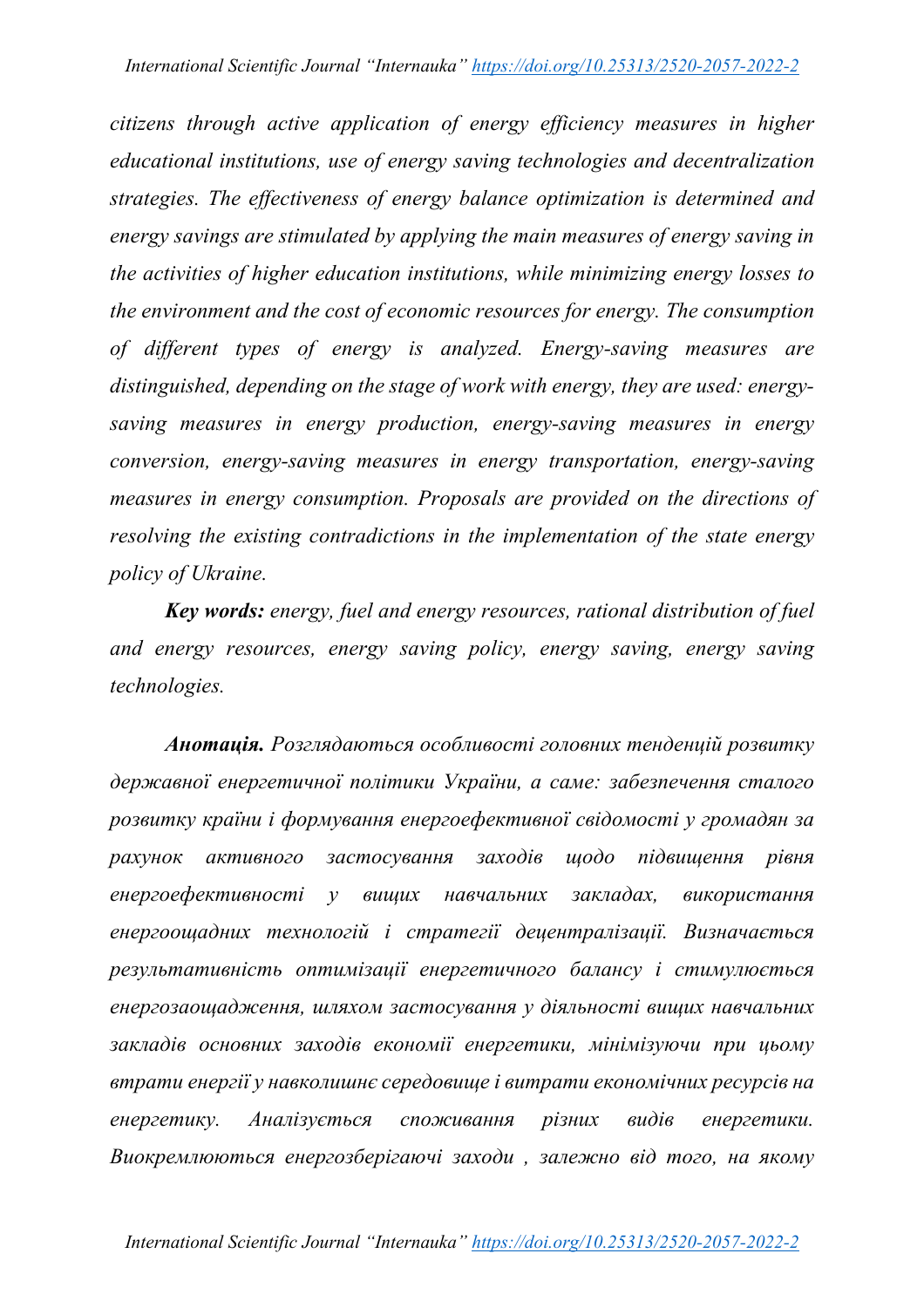*етапі роботи з енергетикою вони використовуються: енергозберігаючі заходи при виробництві енергії, енергозберігаючі заходи при перетворені енергії, енергозберігаючі заходи при транспортуванні енергії, енергозберігаючі заходи при споживанні енергії. Надаються пропозиції щодо напрямів розв'язання наявних суперечностей реалізації державної енергетичної політики України.*

*Ключові слова: енергетика, паливно-енергетичні ресурси, раціональний розподіл паливно-енергетичних ресурсів, енергозберігаюча політика, енергозбереження, енергоощадні технології.*

*Аннотация. Рассматриваются особенности главных тенденций развития государственной энергетической политики Украины, а именно: обеспечение устойчивого развития страны и формирование энергоэффективного сознания у граждан за счет активного применения мер по повышению уровня энергоэффективности в вузах, использование энергосберегающих технологий и стратегии децентрализации. Определяется результативность оптимизации энергетического баланса и стимулируется энергосбережение путем применения в деятельности высших учебных заведений основных мер экономии энергетики, минимизируя при этом потери энергии в окружающую среду и затраты экономических ресурсов на энергетику. Анализируется потребление разных видов энергетики. Выделяются энергосберегающие мероприятия в зависимости от того, на каком этапе работы с энергетикой они используются: энергосберегающие мероприятия при производстве энергии, энергосберегающие мероприятия при преобразовании энергии, энергосберегающие мероприятия при транспортировке энергии, энергосберегающие меры при потреблении энергии. Предоставляются предложения по направлениям разрешения существующих противоречий реализации государственной энергетической политики Украины.*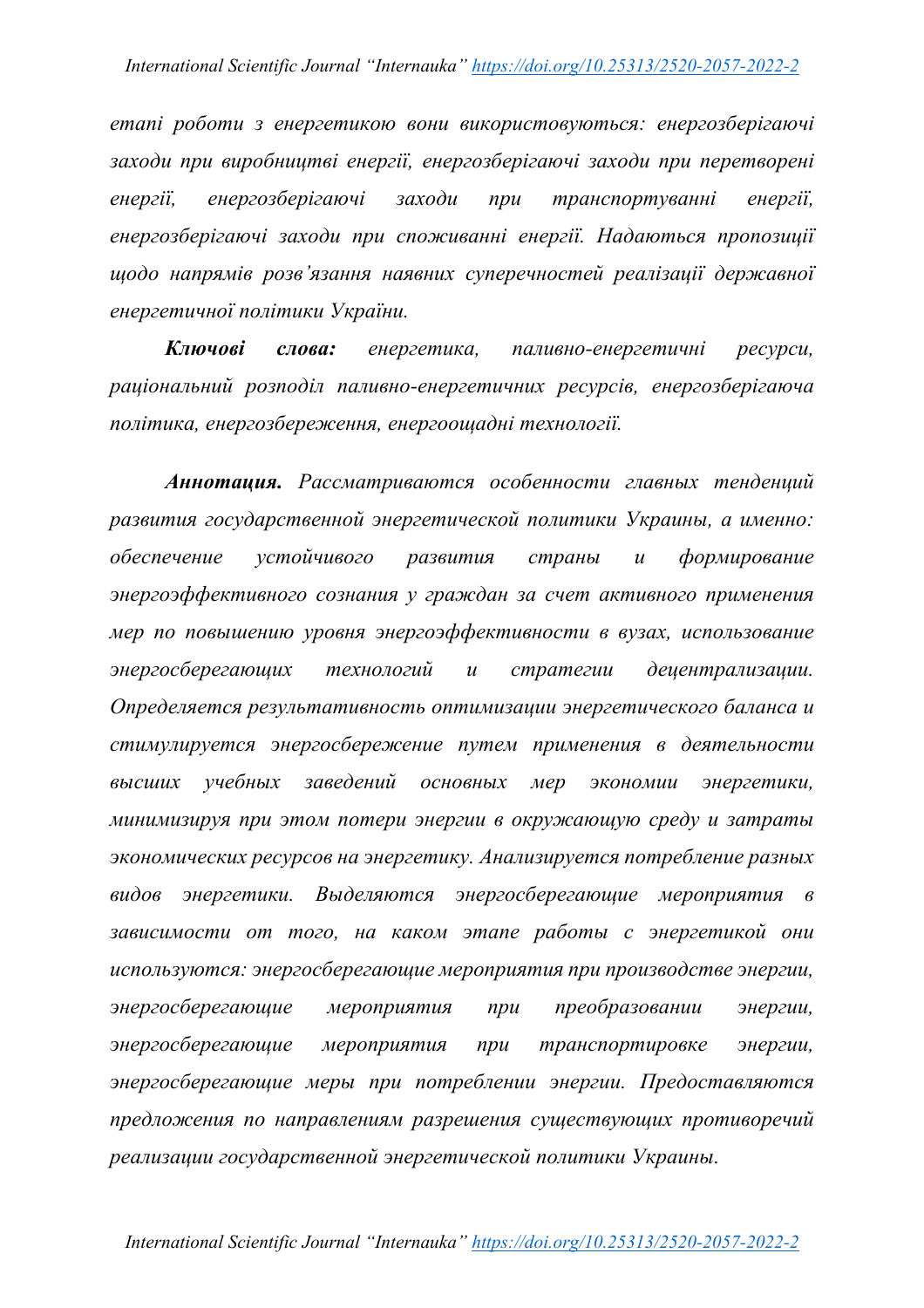*Ключевые слова: энергетика, топливно-энергетические ресурсы, рациональное распределение топливно-энергетических ресурсов, энергосберегающая политика, энергосбережение, энергосберегающие технологии.*

**Formulation of the problem.** The need to ensure the sustainable development of society's economy, in general, is impossible without energy security. Its provision is becoming one of the primary tasks for the effective transformation of the economy and the implementation of economic policy. Since in the modern world energy is the basis of virtually all spheres of life, ensuring the energy efficiency of the state and its energy resources is one way to ensure global energy security and economic security of any state. Therefore, solving energy problems will contribute to the full development of the energy sector and the functioning of all economic and government institutions located in the country. Since energy policy is primarily the energy efficiency of the state and its availability of energy resources, it is the minimization of energy costs in its production, distribution, and use that will help increase energy efficiency and achieve maximum and energy saving energy use by all economic entities.

**Analysis of recent research and publications.** To date, many scientists have studied energy issues, finding ways to ensure global energy security and discovering new opportunities for energy-saving energy use, as well as defining the concept of energy, including V. Kupchak, V. Lagodienko, V. Pavlov, A. Yakymchuk. However, transformation, economic development, and changes in approaches to energy policy are forcing us to turn to the theoretical heritage of the past and use the experience of scientists to find solutions to new problems facing humanity in an era of complex economic crises and threats to global energy security.

**Setting objectives.** The article aims to study theoretical and practical methods of improving energy efficiency of the state, state institutions, including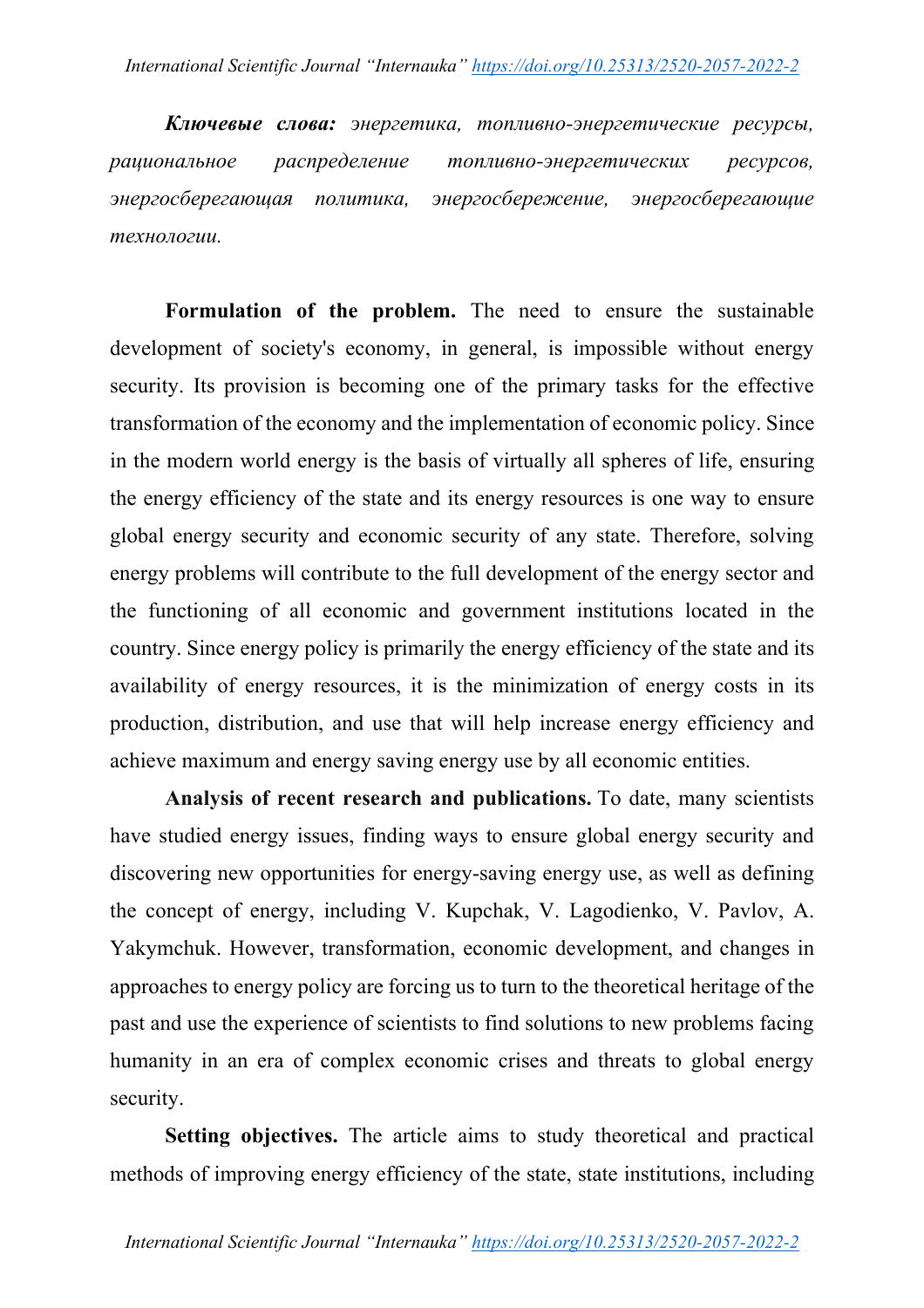higher education institutions, and overcoming energy security (methodological, technological, intra-industry, environmental, financial, economic, and political problems) to model and solve them. Scientists forecast that by 2050. We expect a significant increase in demand for energy resources (almost twice), showing the feasibility of studying energy security, the energy efficiency of the state, and the use of energy-saving technologies as an integral part of economic security and sustainable development of the state.

**Presenting main material.** Today, transformation processes in the economy significantly affect the formation of energy policy: changing ways of using energy resources, there are several problems associated with high energy consumption, new methods of energy production from alternative and renewable sources, implementation of development in production, processing fossil fuels, energy production, distribution and consumption, the number of innovative energy-saving technologies is increasing to increase energy efficiency and reduce the negative impact on the environment from energy use, including the depletion of natural resources.

Energy policy, like any other policy, is implemented through government intervention. By developing strategies, using them, and new approaches to energy production, transportation, and consumption, public authorities address energy policy issues or a set of interrelated issues. Thus, energy is a set of industries that study and use energy resources to produce, convert, transmit and distribute energy. There are thermal energy, nuclear energy, hydropower (these species are most developed in Ukraine), as well as wind and solar energy, etc. [4].

Then, energy-saving - activities (organizational, scientific, practical, information), which are aimed at the rational use and economical use of primary and transformed energy and natural energy resources in the national economy and which are implemented using technical, economic, and legal methods [5].

Scientists Borovik Yu. T. and Yelagin Yu. V. Pavlov K.V., Pavlova O.M., Kupchak V.R., Korotya M.I. having analyzed foreign experience in the use of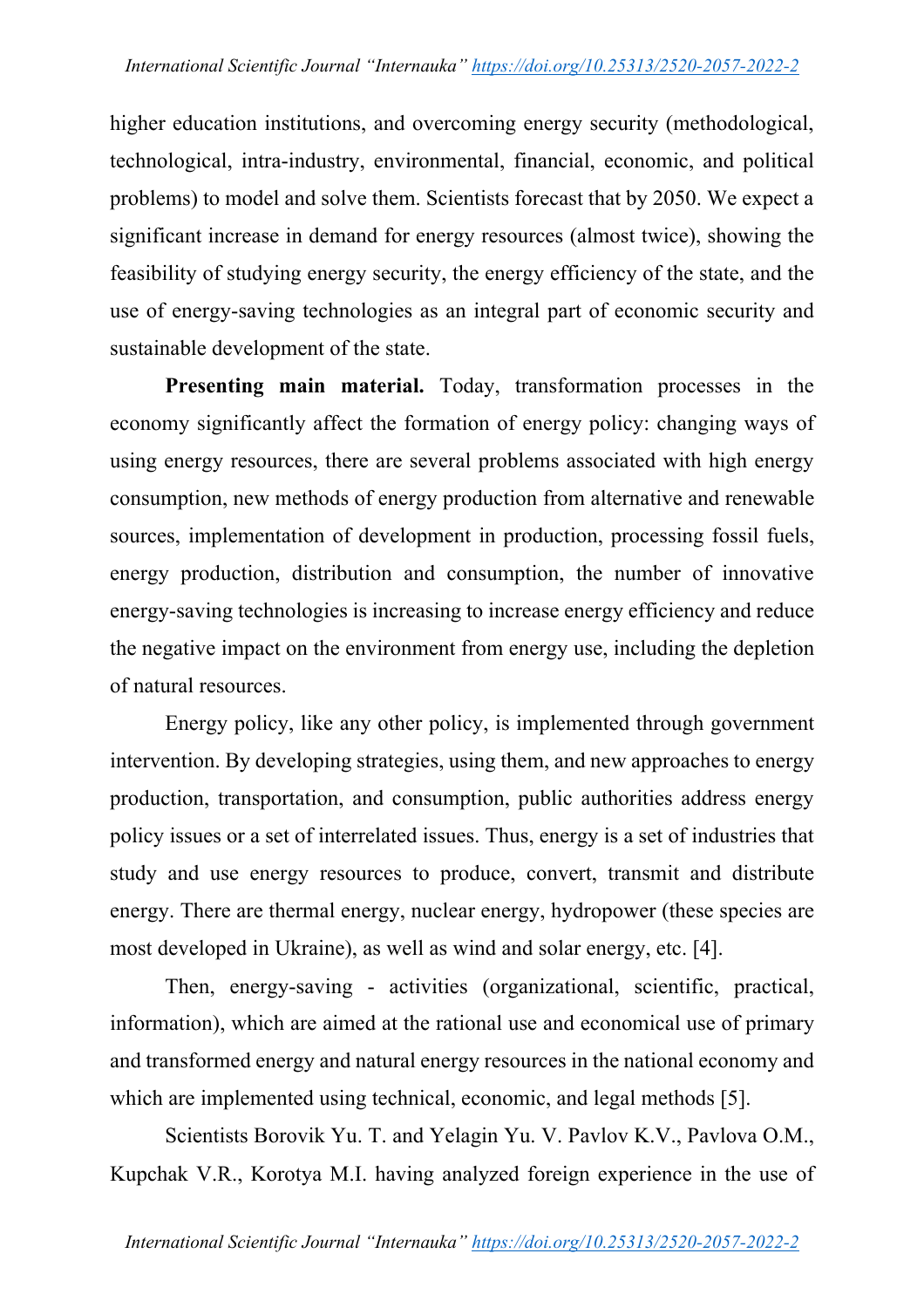energy-saving mechanisms, note that: "different taxation schemes are used to encourage energy-saving or to combat inefficient or excessive energy consumption; financial incentives are used: in complex programs that combine the interests of government agencies, the public and business circles; to encourage the implementation of energy-saving policies by increasing the economic attractiveness of relevant investments and procurement or reducing operating costs" [2; 6; 7; 8; 9; 10; 11; 12; 13; 14; 15].

Energy-saving policy - administrative, legal and financial, and economic regulation of extraction, processing, transportation, storage, production, distribution, and use of fuel and energy resources for their rational use and economical consumption [5]. All connections and relations in the field of energysaving, which are carried out on the territory of Ukraine are regulated by the Legislation of Ukraine on energy saving.

The purpose of energy-saving legislation is to regulate relations between economic entities, as well as between the state and legal entities and individuals in the field of energy-saving related to the extraction, processing, transportation, storage, production, and use of fuel and energy resources, ensuring the interest of enterprises, organizations, and citizens in energy saving, the introduction of energy-saving technologies, development and production of less energy-intensive machines and technological equipment, consolidation of responsibility of legal entities and individuals in the field of energy-saving [5].

It should be noted that only with a reliable supply of energy resources is the full development of the energy sector and the functioning of all economic and state institutions of the country.

No less important and relevant is the next problem of energy, which is the irrational use of fuel and energy resources. Fuel and energy resources - a set of all-natural and transformed fuels and energy used in the national economy [5]. Rational use of fuel and energy resources - achieving maximum efficiency in the use of fuel and energy resources at the current level of development of machinery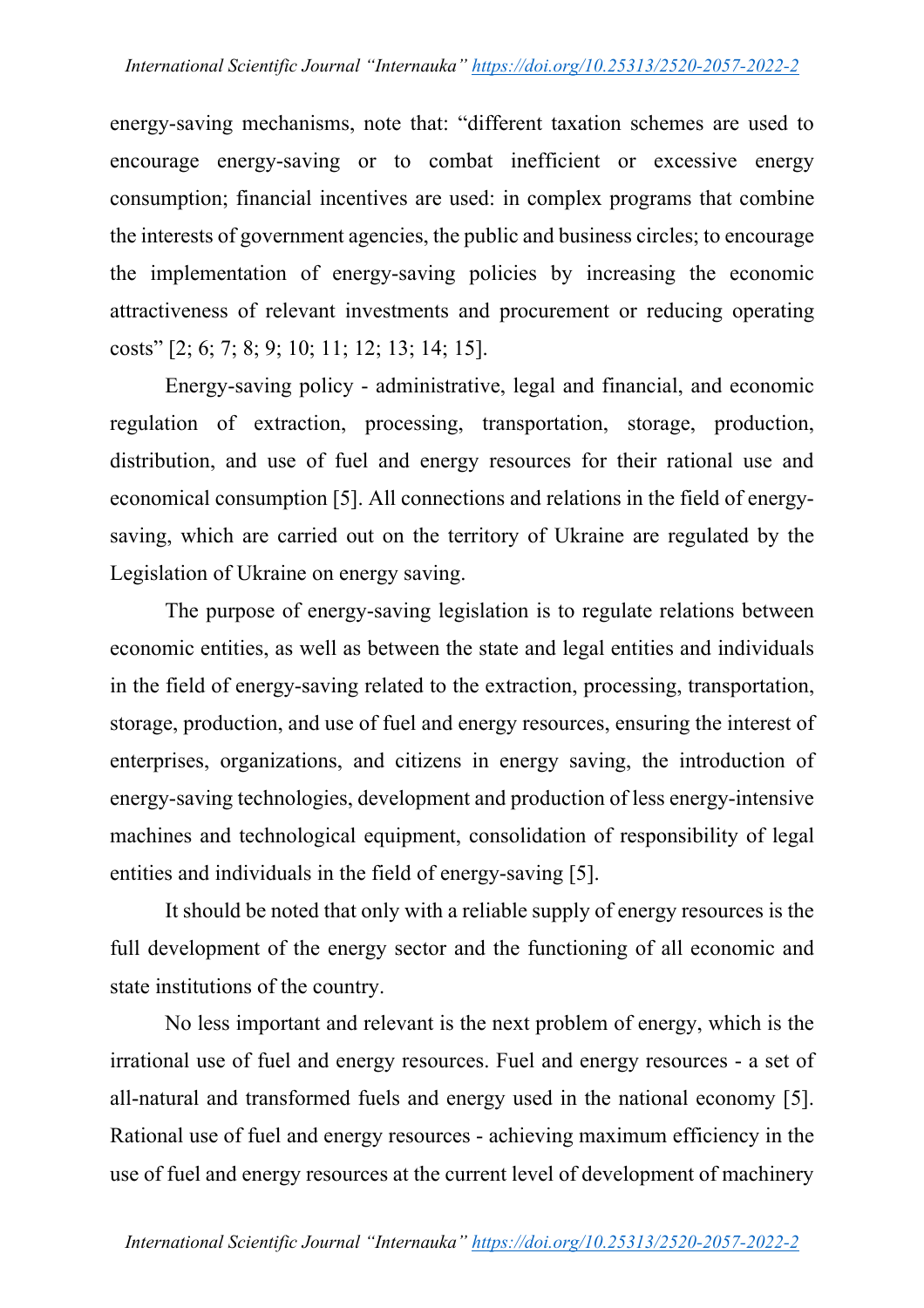and technology and while reducing the man-made impact on the environment [5]. To prevent additional and wasteful energy losses in the environment and the cost of economic resources, it is necessary to use and save energy efficiently.

Saving fuel and energy resources - a relative reduction in the cost of fuel and energy resources, which is manifested in the reduction of their unit costs for production, the performance of works, and provision of services of established quality [5]. By using the aforementioned methods, it is possible to increase the energy efficiency of any business entity, including budget organizations and institutions whose activities are not based on commercial nature, such as higher education institutions financed from the budget of Ukraine.

Due to technical progress on innovative energy-saving developments, it is possible to significantly minimize energy losses to the environment and the cost of economic resources. This has contributed to the development of financing mechanisms for energy-efficient and energy-saving technologies.

Energoefactive products, technology, equipment - products or methods, means of its production, ensuring the rational use of fuel and energy resources compared to other options for use or production of products of the same consumer level or with similar technical and economic indicators [5].

In recent years, the energy sector is increasingly penetrating other areas of human life and industry, forming strong intersectoral ties. As a result, energy problems significantly affect the activities of enterprises and organizations, increasing their costs, which can be significantly minimized by using energysaving technologies, which in turn help reduce energy costs in its production, distribution, and use.

The introduction of energy-saving technologies in the economic activity of enterprises is one of the important steps in solving many environmental problems - climate change, air pollution, depletion of resources, and more [1, p. 53].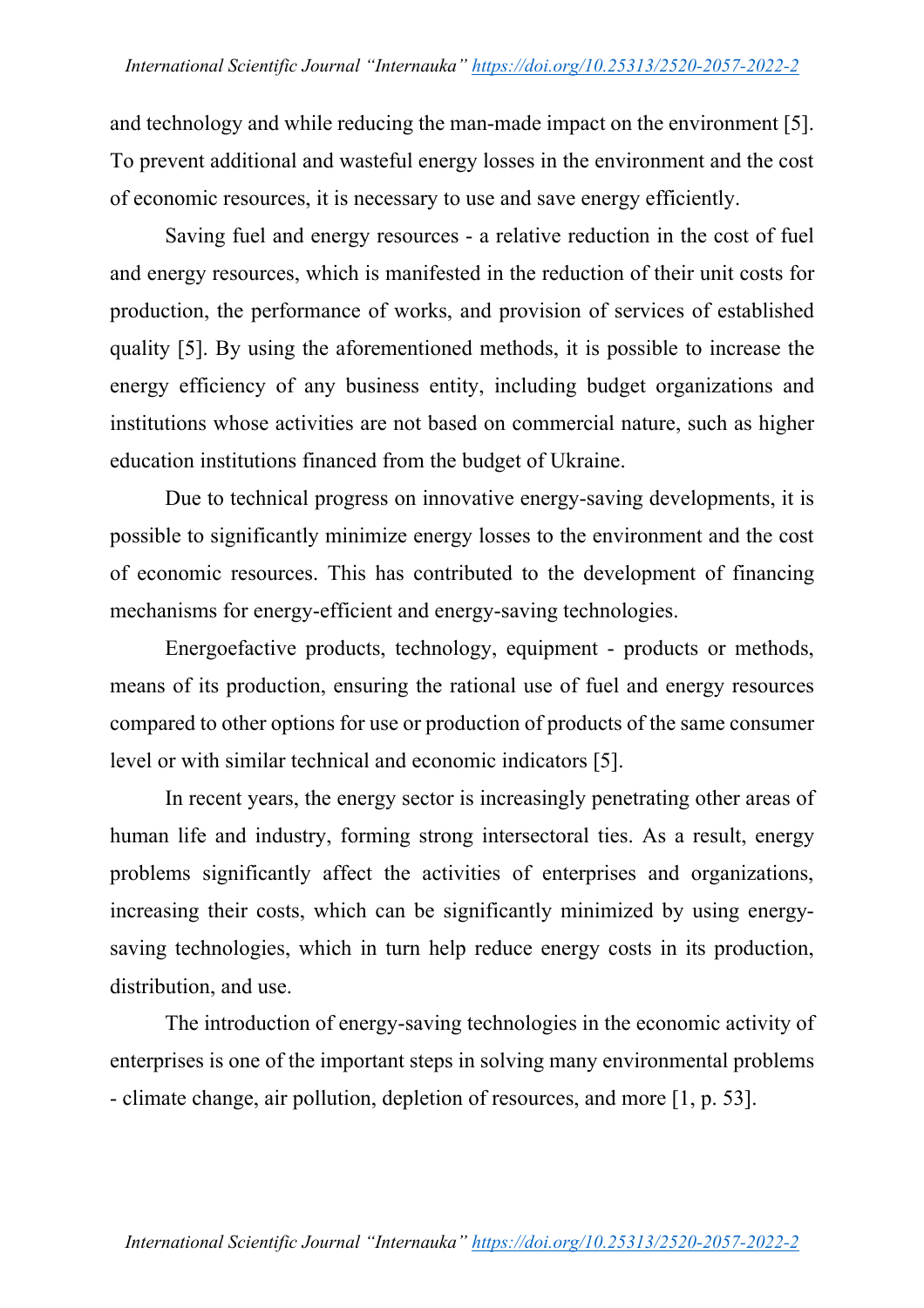For Ukraine, the spread of their use in the overall energy balance with the simultaneous introduction of energy-saving technologies will not only increase energy supply but also improve the environmental parameters of society [3].

Energy-saving technologies are a set of achievements of scientists: techniques and technologies that are designed to achieve the most efficient and energy-efficient use of energy and help increase energy efficiency.

Energy-saving - activities (organizational, scientific, practical, information), which are aimed at the rational use and economical use of primary and transformed energy and natural energy resources in the national economy and which are implemented using technical, economic, and legal methods [5].

Conventional energy-saving measures can be divided into the following types, depending on the stage of work with the energy they are used: energy saving measures in energy production; energy saving measures for energy conversion; energy saving measures for energy transportation; energy saving measures for energy consumption.

For example, these could be new alternative types of internal combustion engines and hybrid systems that minimize energy consumption during production and transformed, improved networks with additional insulation to reduce heat loss during transportation, the use of new materials for energy-saving power lines, thereby reducing the cost of each unit of electricity, etc.

The main energy-saving methods and measures that are actively used by economic and government institutions, including higher education institutions to improve energy efficiency, can be divided into several types, depending on the type of energy that should be saved: saving electricity; gas savings; water saving; heat-saving; fuel economy [1, p. 53-54].

Today, the use of energy-saving technologies is especially relevant in the activities of higher education institutions. This increases the level of energy efficiency, reduces the cost of economic resources when paying for utilities, increases the investment attractiveness of energy efficiency measures and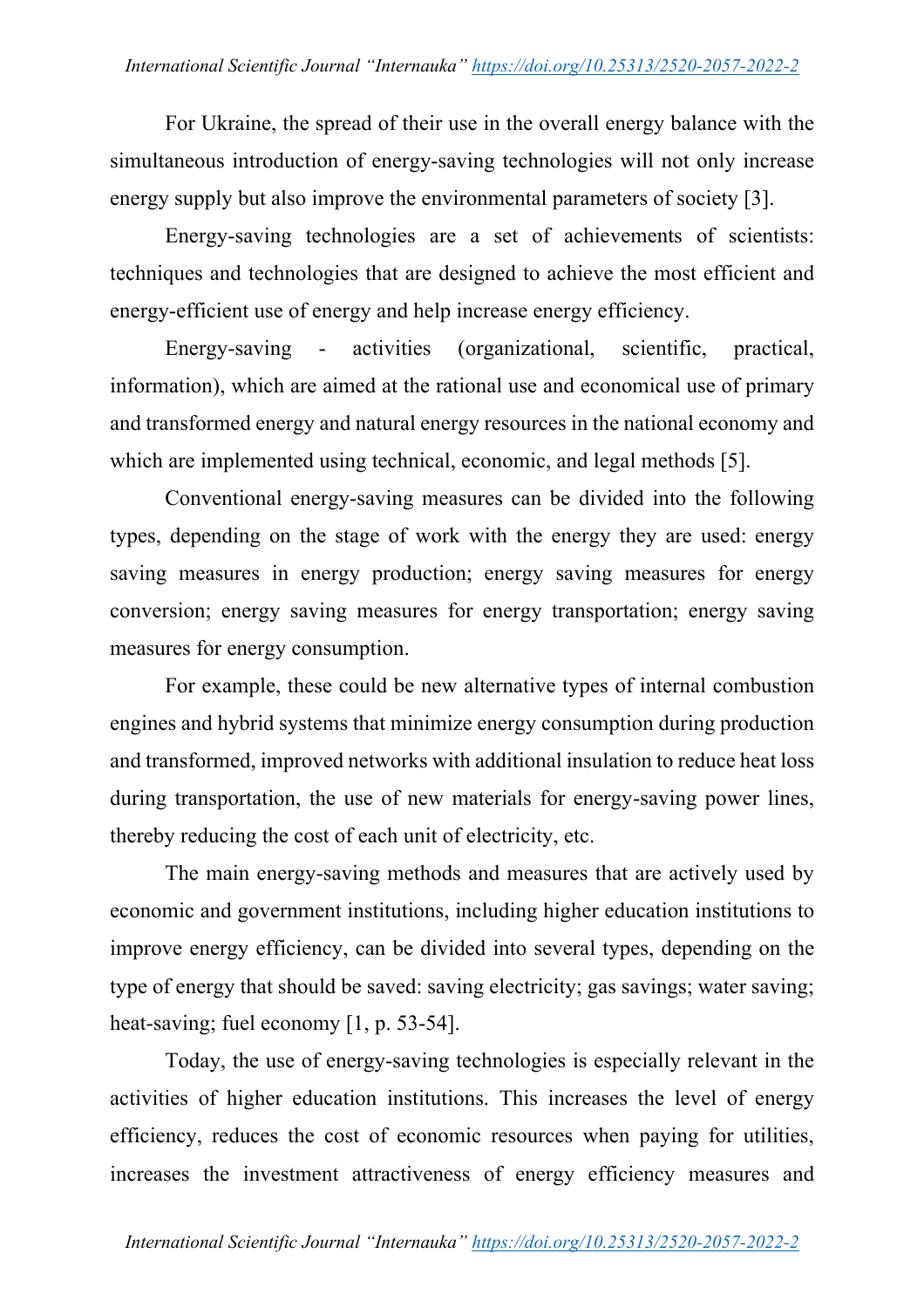projects, and in general significantly increases the energy efficiency of any higher education institution, positively affecting the optimization of energy balance region and even the state.

The most effective result from the use of energy-saving technologies and measures can be achieved by comprehensively applying various energy-efficient techniques in practice, combining them, and implementing innovative developments.

For example, to minimize the cost of electricity in higher education, it is necessary to use it only when necessary, to make maximum use of daylight; installation of intelligent automated distributed lighting control systems will also help to optimize resource costs, and the use of lighting control devices and lighting devices, if necessary - more efficient energy consumption; while the installation of energy-saving lighting devices will maximize the level of energy efficiency of the institution, when without the use of electricity is impossible, given that universities are active consumers of electricity: about 50-70% lighting, 10-30% - consumers with electric motors, about 10- 20% of electricity is used by various heating systems and up to 10% of electricity is consumed by computers.

Application of even the simplest measures to reduce thermal energy costs, such as proper insulation of heated premises, replacement of obsolete windows and doors with modern and more energy-efficient ones, installation of thermal energy consumption control systems depending on ambient temperature, thermal insulation networks to reduce heat loss to the environment during transport Energy, the use of heat metering units, the use of modernized equipment with higher heat generation are effective measures to reduce heat loss and save gas. If we modernize the ventilation systems in combination with the previous measures, update the thermal insulation of the foundation walls, basement, and roof ceilings, rationally use fuel and energy resources that give us heat, we can maximize the energy efficiency of public institutions such as higher education institutions.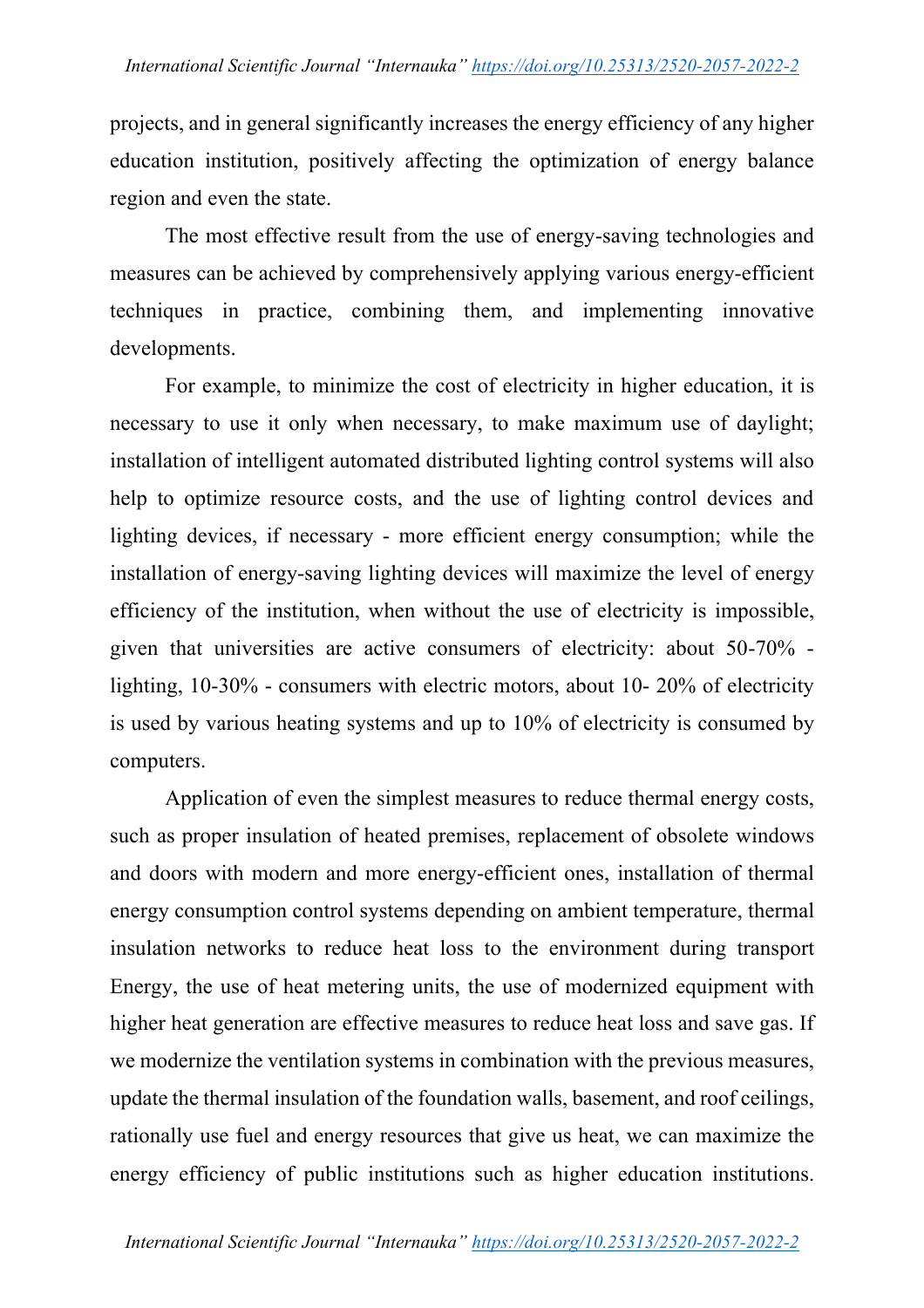approximately 53-70% of thermal energy is consumed, 16-30% for hot water supply, and 10-25% for ventilation for the same energy.

Selecting the optimal power of the boiler and pump and, if possible, switching to alternative heating or obtaining energy from alternative sources can also reduce both energy losses and the negative impact of energy use on the environment. Unfortunately, due to the insufficient level of capital expenditures for energy-saving measures and the lack of targeted budgets in higher education institutions aimed at achieving energy-saving goals, the aforementioned measures to improve energy efficiency are only partially used.

Analyzing the energy-saving technologies and measures that are currently in high demand in universities, it should also be noted that the strategy of decentralization is becoming increasingly popular. It is about creating local and individual energy sources that help reduce the path of energy through heating networks and reduce heat loss to the environment. In addition, insulation of thermal networks is used, because a large percentage of thermal energy is lost during distribution, but reducing the distance from supplier to consumer due to decentralization is more energy-efficient and pays off over time.

This method of saving increases the efficiency and energy saving of energy sources helps the intensive development of its resource base, reduces disparities in energy development, promotes rational and efficient distribution among consumers, and optimizes energy balance.

The decentralization strategy plays an important role for communal housing complexes, educational institutions, buildings, and dormitories.

If we talk about the cost of water resources, it should be noted that about 55-70% of cold water is consumed by student dormitories, and educational buildings - 30-45%. These costs can be reduced by modernizing the water supply system, using water intake, energy-saving technologies, namely: automated water meters, automatic flow regulators, and the use of the residual potential of heat carriers for water heating. The application of these measures individually or in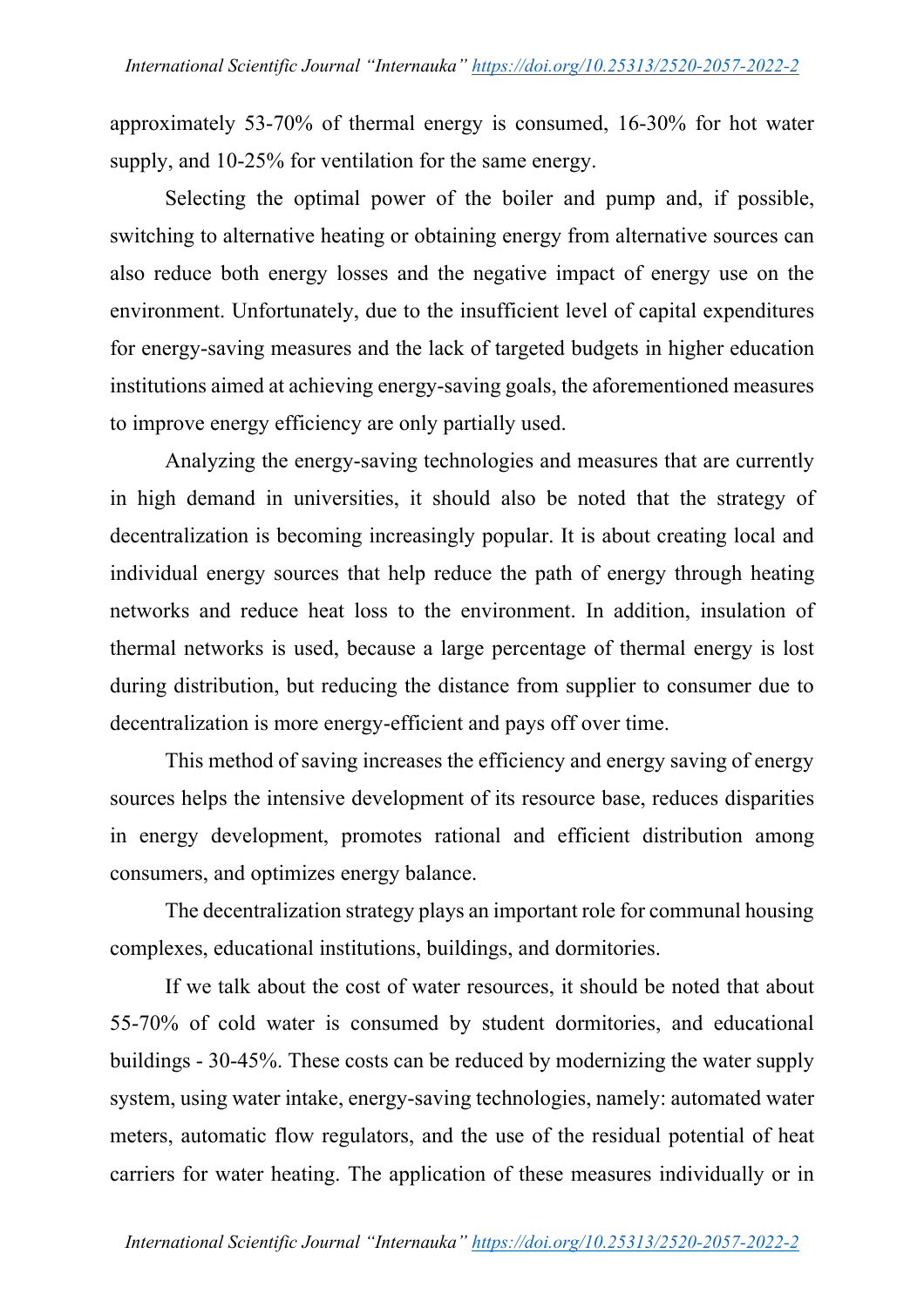combination can increase the level of rational use of water resources and reduce their costs.

**Conclusions.** The article considers the basic concepts of energy, features of its development trends related to the energy sector, and the specifics of its measures to optimize and improve energy efficiency and energy efficiency in Ukraine and some government institutions, especially in higher education. The practical application of the main and priority measures mentioned in the article aimed at improving the energy efficiency of universities will increase the investment attractiveness of energy efficiency measures and projects, stabilize energy consumption and increase savings in energy and utilities, help increase energy supply University. Active use of energy-saving technologies and decentralization strategies in higher education institutions contribute to the efficient use of resources, intensive development of own resource base, stable and predictable policies to attract investment in projects to improve energy efficiency, optimize energy balance and create energy efficiency in the younger generation.

# **Literature**

- 1. Ахромкін Є.М. Методична база оцінки ефективності ресурсозберігаючих технологій. Ефективна економіка. Агросвіт. Дніпро, 2011. № 1. С. 53-54. URL: http://www.economy.nayka.com.ua/?op=1&z=443
- 2. Боровик Ю. Т., Єлагін Ю. В. Енергозбереження та енергоефективність як фактори підвищення конкурентоспроможності підприємств залізничного транспорту. Вісник економіки транспорту і промисловості, 2018. № 61. С. 103-110. URL: http://nbuv.gov.ua/UJRN/Vetp\_2018\_61\_14
- 3. Мазур І.М. Аналіз енергетичної безпеки підприємства: теоретичні та практичні засади. Ефективна економіка. Агросвіт. Дніпро, 2014. №3. С. 53-54. URL: http://www.economy.nayka.com.ua/?op=1&z=2822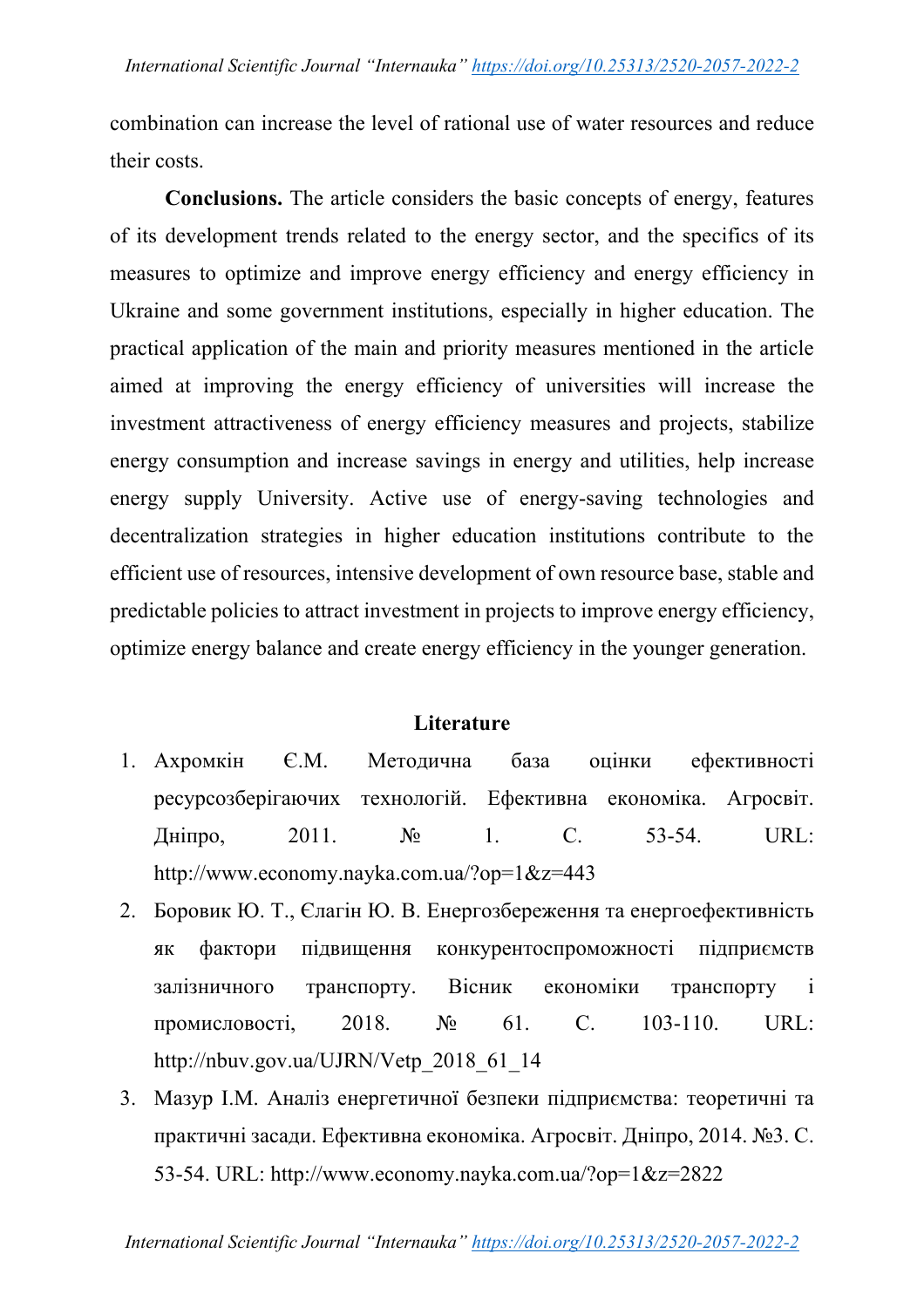- 4. Мала гірнича енциклопедія : в 3 т. / за ред.: В.С. Білецького. Донбас; 2004. Т. 1. 640 с.
- 5. Про енергозбереження: Закон України від 01.07.1994 р. № 3260-IV. Дата оновлення: 19.01.2006. URL: https://zakon.rada.gov.ua/laws/show/3260-15#Text
- 6. Павлов К.В., Павлова О.М., Купчак В.Р. Пріоритетні напрями державного регулювання конкуренції: вітчизняний та зарубіжний досвід. Економічний часопис Східноєвропейського національного університету імені Лесі Українки : журнал. Луцьк : Вежа-Друк, 2019. №1(17). С. 14-20.
- 7. Павлов К.В., Павлова О.М. Формування та регулювання конкурентних відносин на регіональних ринках житла України: монографія. Луцьк : видавництво «Терен», 2019. 542 с. URL: http://esnuir.eenu.edu.ua/handle/123456789/15852.
- 8. Стрішенець О.М., Павлов К.В. Особливості конкурентних відносин на регіональних ринках нерухомості. Науковий вісник ужгородського університету. Серія «Економіка». Збірник наукових праць. Випуск 1 (47). Том 2. Ужгород, 2016. С. 35-38.
- 9. Pavlov K.V., Pavlova O.M., Kupchak V.R. Strategic directions of state regulation of competitive relations by stimulating supply and demand in regional housing markets in Ukraine. Economic Journal of Lesia Ukrainka East European National University: Journal. Lutsk: Vezha-Druk, 2019. №4 (20). P. 141-149.
- 10. Pavlov K.V., Pavlova O.M., Korotya M.I. Regulation of activity of regional gas distribution enterprises of Ukraine: monograph. Lutsk: SPD Gadyak Zhanna Volodymyrivna, printing house "Volynpoligraf", 2020. 256 p.
- 11. Pavlov Kostiantyn, Pavlova Olena et al. Optimization of multi-channel queuing systems with a single retail attempt: Economic approach. Decision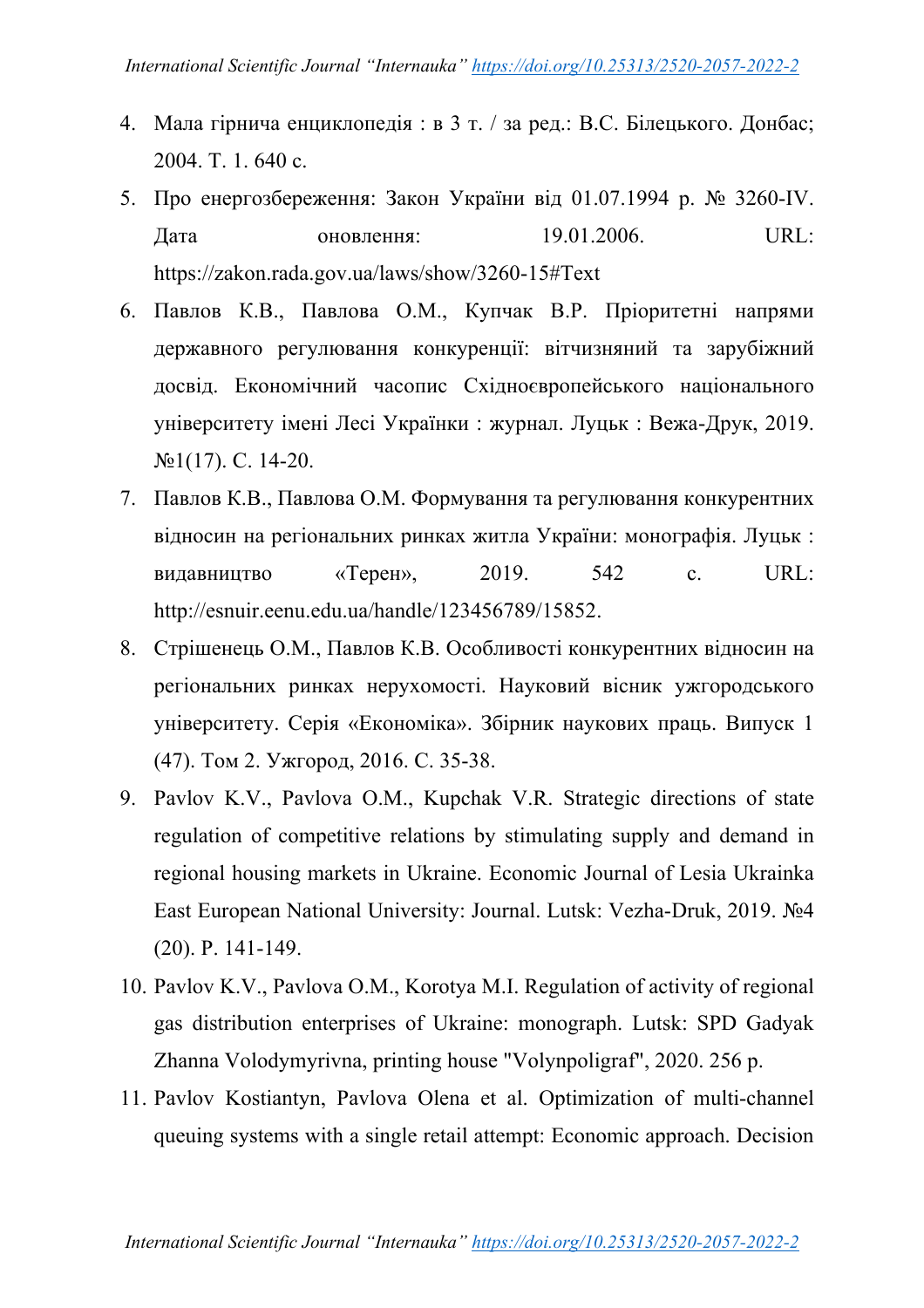Science Letters. Decision Science Letters 9. 2020. URL: http://www.growingscience.com/dsl/online/dsl\_2020\_22.pdf

- 12. Pavlov K.V., Shevchuk I. Regional markets for residential real estate: budget mechanisms for the implementation of antimonopoly measures. Economic Journal of the Lesia Ukrainka East European National University: journal / ed. Lyubov Hryhorivna Lipych, Myroslava Bohdanivna Kulinych. Lutsk: Vezha-Druk, 2017. № 3 (11). P. 82-88.
- 13. Pavlov K.V. Financial and budgetary mechanisms of antitrust policy implementation in the residential real estate market of Ukraine: regional context. Scientific journal "Economic Forum". 2018. №1. 73-80.
- 14. Pavlov K., Pavlova O., & Kupchak V. Integral Indicators Based on Competitiveness Capacity Characteristics of Regional Real Estate Markets of Ukraine. Journal of Competitiveness. 2019. No. 11 (3). P. 87-108. doi: https://doi.org/10.7441/joc.2019.03.06
- 15. Pavlov Kostiantyn, Pavlova Olena and al. Optimization of multi-channel queuing systems with a single retail attempt: Economic approach. Decision Science Letters. Decision Science Letters 9. 2020. doi: https://doi.org/10.1007/978-3-030-51981-0\_38

# **References**

- 1. Akhromkin Ye.M. Metodychna baza otsinky efektyvnosti resursozberihaiuchykh tekhnolohii. Efektyvna ekonomika. Ahrosvit. Dnipro, 2011. Nº 1. S. 53-54. URL: http://www.economy.nayka.com.ua/?op=1&z=443
- 2. Borovyk Yu. T., Yelahin Yu. V. Enerhozberezhennia ta enerhoefektyvnist yak faktory pidvyshchennia konkurentospromozhnosti pidpryiemstv zaliznychnoho transportu. Visnyk ekonomiky transportu i promyslovosti, 2018. № 61. S. 103-110. URL: http://nbuv.gov.ua/UJRN/Vetp\_2018\_61\_14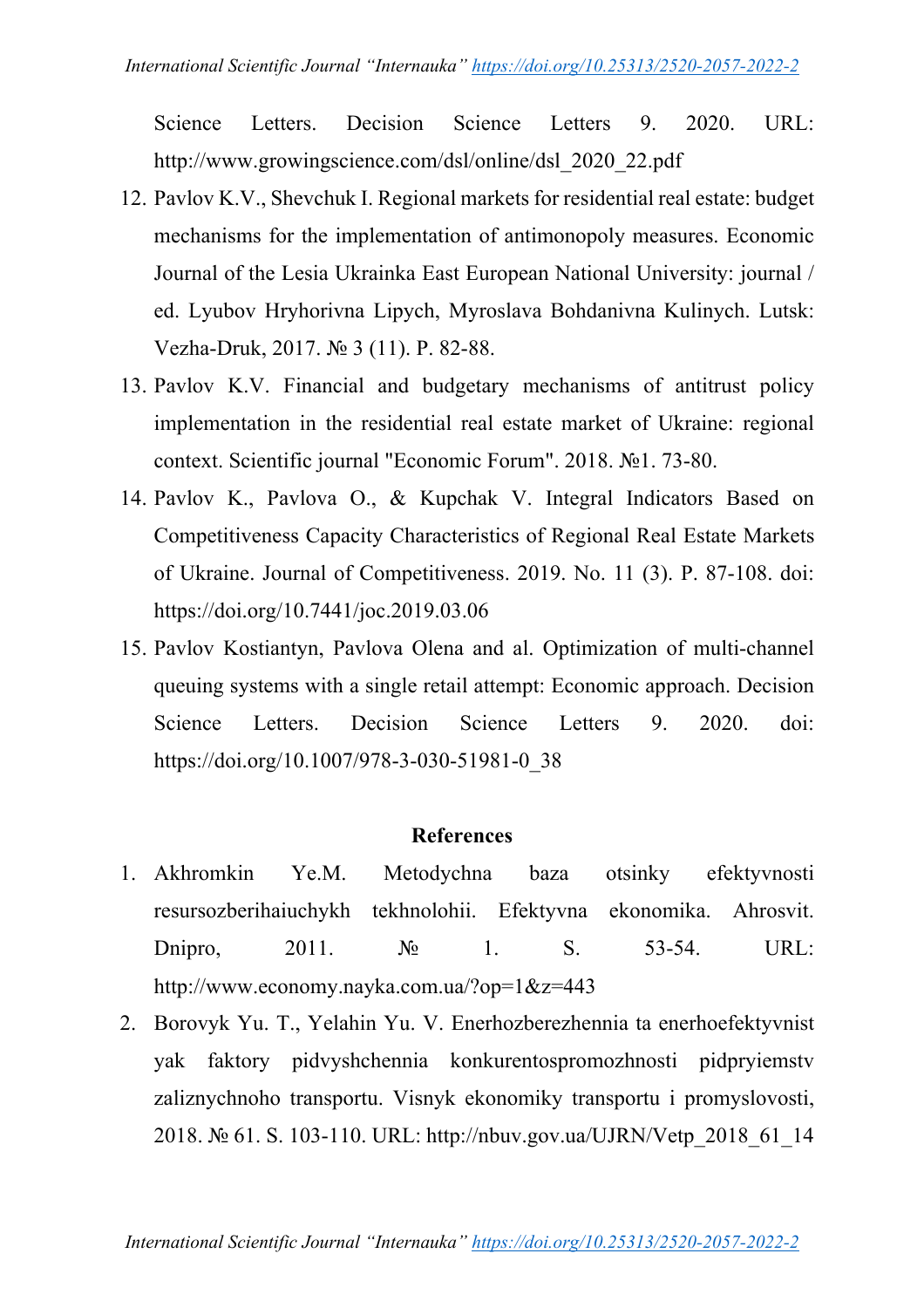- 3. Mazur I.M. Analiz enerhetychnoi bezpeky pidpryiemstva: teoretychni ta praktychni zasady. Efektyvna ekonomika. Ahrosvit. Dnipro, 2014. №3. S. 53-54. URL: http://www.economy.nayka.com.ua/?op=1&z=2822
- 4. Mala hirnycha entsyklopediia : v 3 t. / za red.: V.S. Biletskoho. Donbas; 2004. T. 1. 640 s.
- 5. Pro enerhozberezhennia: Zakon Ukrainy vid 01.07.1994 r. № 3260-IV. Data onovlennia: 19.01.2006. URL: https://zakon.rada.gov.ua/laws/show/3260- 15#Text
- 6. Pavlov K.V., Pavlova O.M., Kupchak V.R. Priorytetni napriamy derzhavnoho rehuliuvannia konkurentsii: vitchyznianyi ta zarubizhnyi dosvid. Ekonomichnyi chasopys Skhidnoievropeiskoho natsionalnoho universytetu imeni Lesi Ukrainky : zhurnal. Lutsk : Vezha-Druk, 2019. №1(17). S. 14-20.
- 7. Pavlov K.V., Pavlova O.M. Formuvannia ta rehuliuvannia konkurentnykh vidnosyn na rehionalnykh rynkakh zhytla Ukrainy: monohrafiia. Lutsk : vydavnytstvo «Teren», 2019. 542 s. URL: http://esnuir.eenu.edu.ua/handle/123456789/15852.
- 8. Strishenets O.M., Pavlov K.V. Osoblyvosti konkurentnykh vidnosyn na rehionalnykh rynkakh nerukhomosti. Naukovyi visnyk uzhhorodskoho universytetu. Seriia «Ekonomika». Zbirnyk naukovykh prats. Vypusk 1 (47). Tom 2. Uzhhorod, 2016. S. 35-38.
- 9. Pavlov K.V., Pavlova O.M., Kupchak V.R. Strategic directions of state regulation of competitive relations by stimulating supply and demand in regional housing markets in Ukraine. Economic Journal of Lesia Ukrainka East European National University: Journal. Lutsk: Vezha-Druk, 2019. №4 (20). P. 141-149.
- 10. Pavlov K.V., Pavlova O.M., Korotya M.I. Regulation of activity of regional gas distribution enterprises of Ukraine: monograph. Lutsk: SPD Gadyak Zhanna Volodymyrivna, printing house "Volynpoligraf", 2020. 256 p.